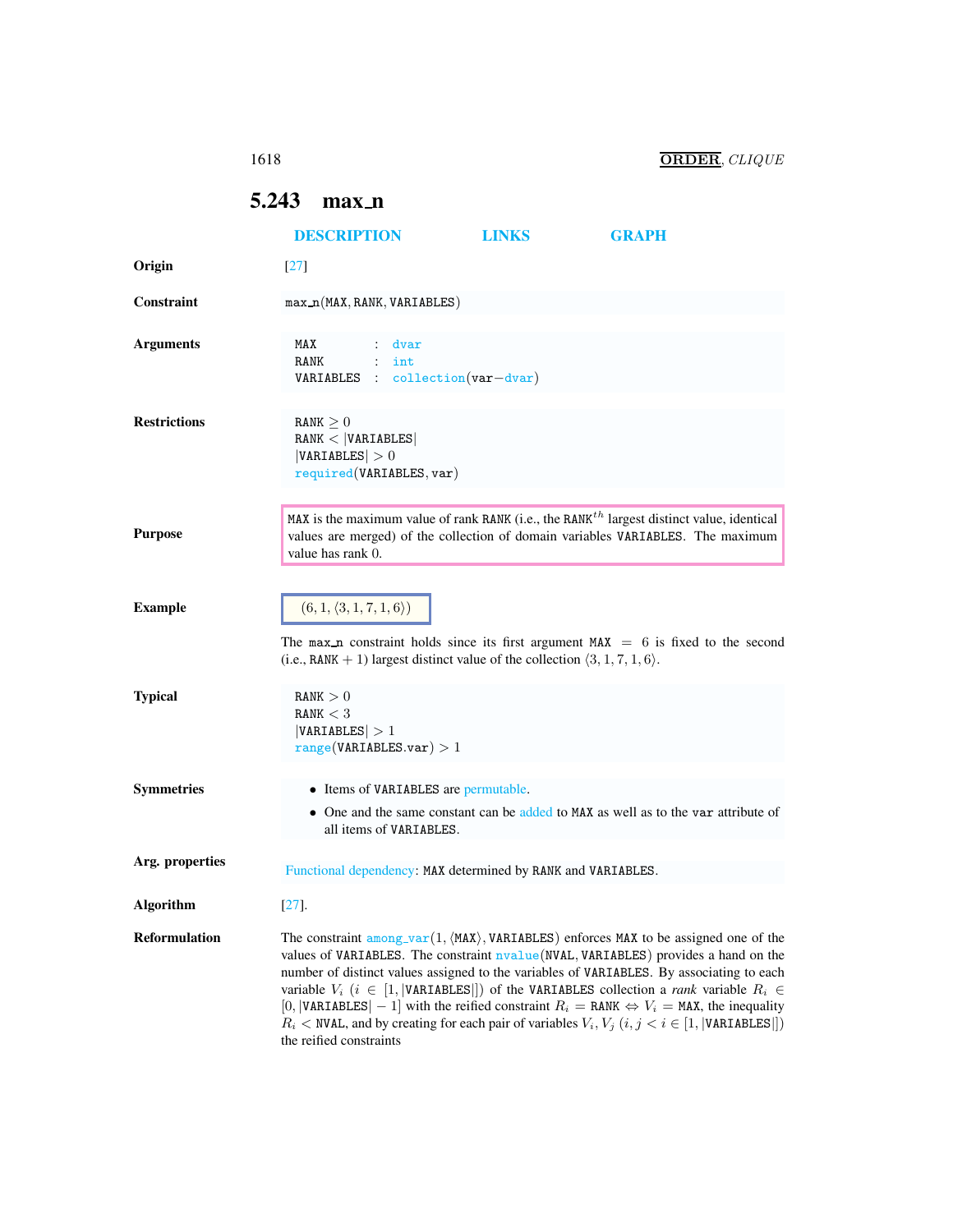## <sup>20000128</sup> 1619

<span id="page-1-0"></span>

|          | $V_i > V_i \Leftrightarrow R_i < R_i$<br>$V_i = V_j \Leftrightarrow R_i = R_j,$<br>$V_i \langle V_i \Leftrightarrow R_i \rangle R_i,$<br>one can reformulate the max n constraint in term of $3 \cdot \frac{ \text{VARTABLES}  \cdot ( \text{VARTABLES} -1)}{2} + 1$ reified<br>constraints. |
|----------|----------------------------------------------------------------------------------------------------------------------------------------------------------------------------------------------------------------------------------------------------------------------------------------------|
| See also | comparison swapped: min_n.<br><b>generalisation:</b> maximum <i>(absolute maximum replaced by maximum or order n)</i> .                                                                                                                                                                      |
| Kevwords | characteristic of a constraint: rank, maximum.                                                                                                                                                                                                                                               |
|          | <b>constraint arguments:</b> pure functional dependency.                                                                                                                                                                                                                                     |
|          | <b>constraint type:</b> order constraint.                                                                                                                                                                                                                                                    |
|          | <b>modelling:</b> functional dependency.                                                                                                                                                                                                                                                     |
|          |                                                                                                                                                                                                                                                                                              |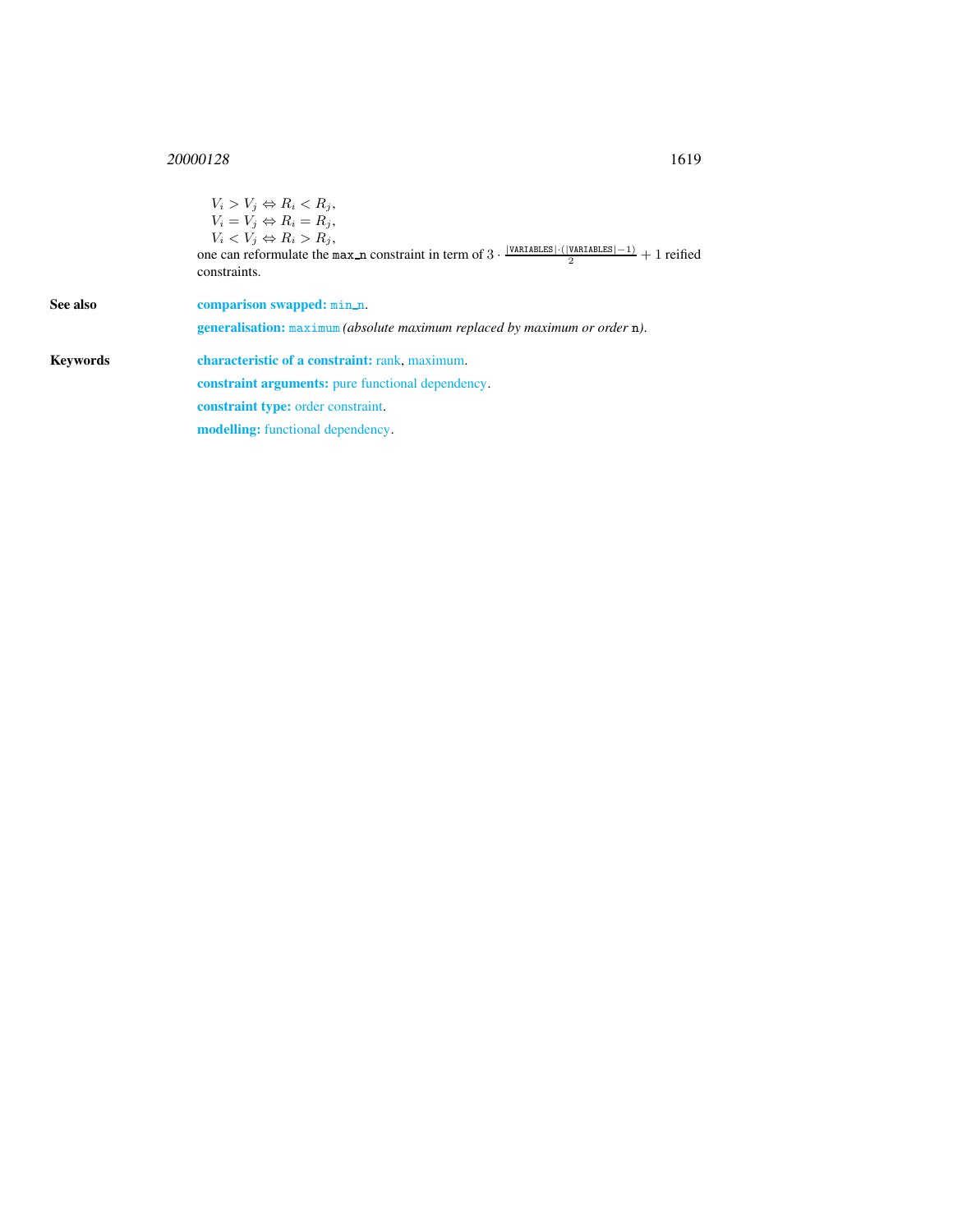| Arc input(s)        | VARIABLES                                                           |
|---------------------|---------------------------------------------------------------------|
| Arc generator       | $CLIQUE \mapsto$ collection(variables1, variables2)                 |
| Arc arity           | 2                                                                   |
| Arc constraint(s)   | variables1.key = variables2.key,<br>variables1.var > variables2.var |
| Graph property(ies) | $ORDER(RANK, MININT, var) = MAX$                                    |
|                     |                                                                     |

Graph model Parts (A) and (B) of Figure [5.516](#page-2-1) respectively show the initial and final graph associated with the Example slot. Since we use the ORDER graph property, the vertex of rank 1 (without considering the loops) of the final graph is outlined with a thick circle.



<span id="page-2-1"></span>Figure 5.516: Initial and final graph of the max n constraint

<span id="page-2-0"></span>